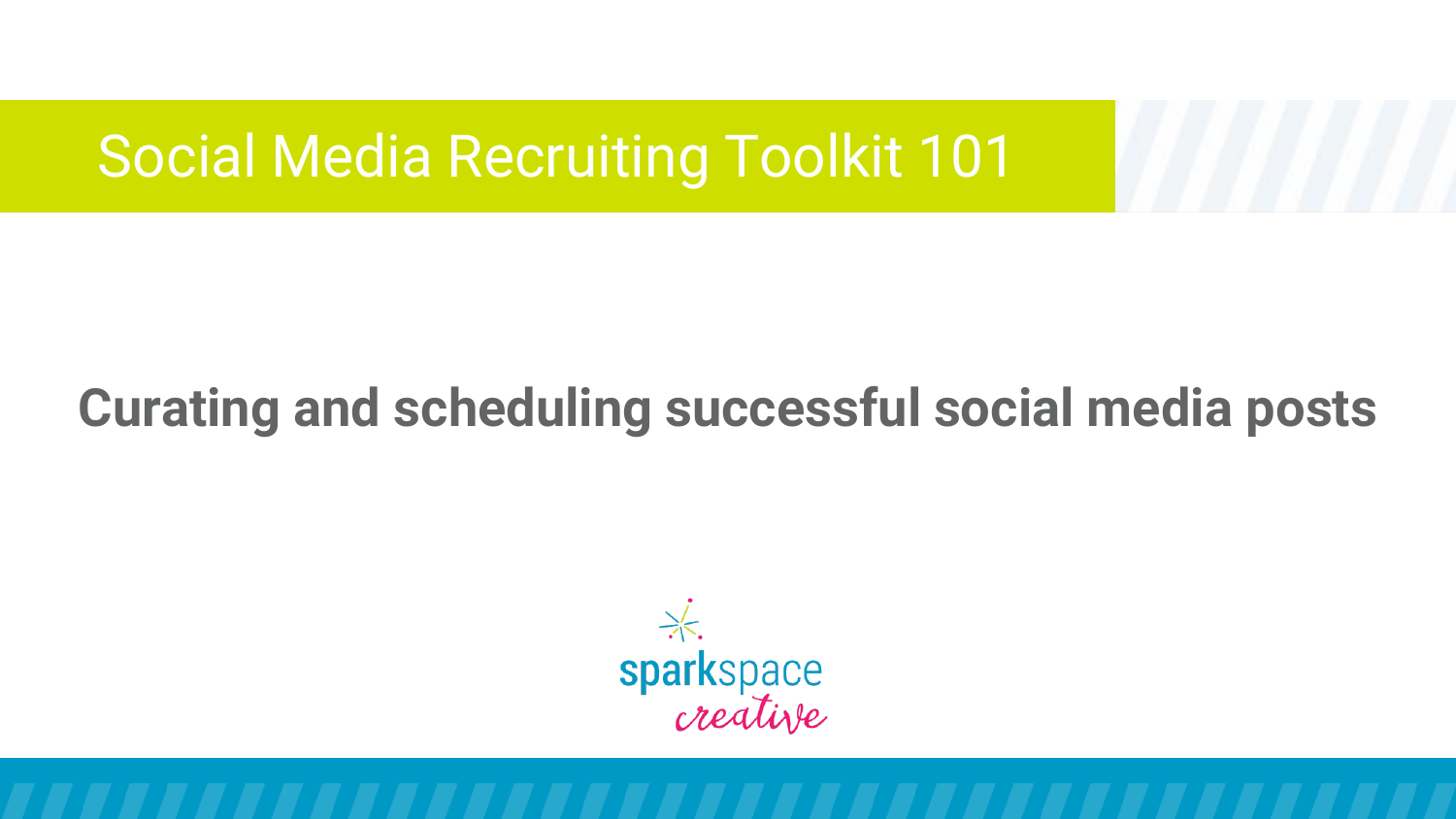Curating and scheduling successful social media posts

### **Curating posts**

- 1. Where do we find our content?
- 1. How often should we post?

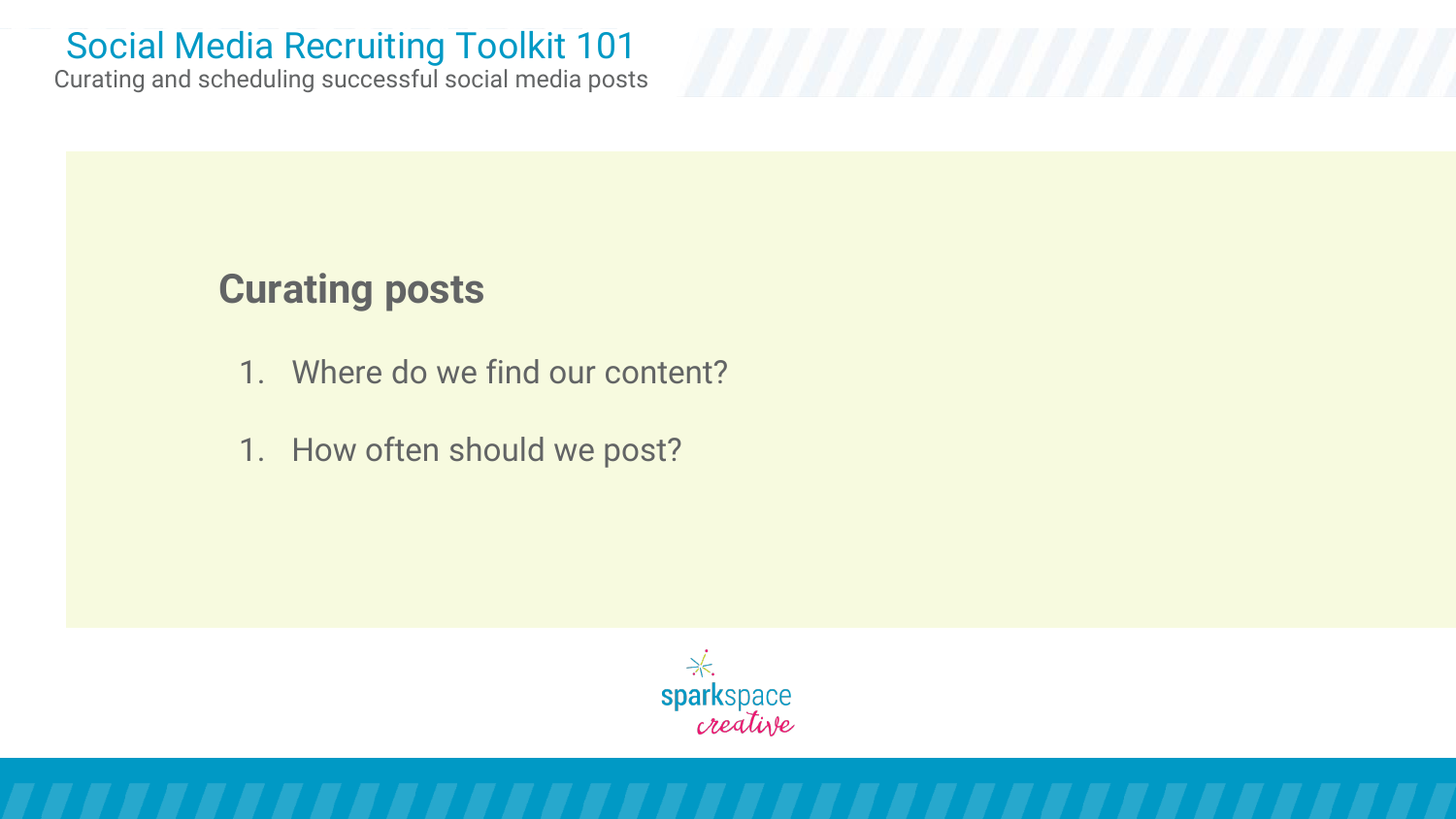Curating and scheduling successful social media posts

### **Facebook and Instagram posts**

- 1. Directly from the account
- 1. From a social media management platform

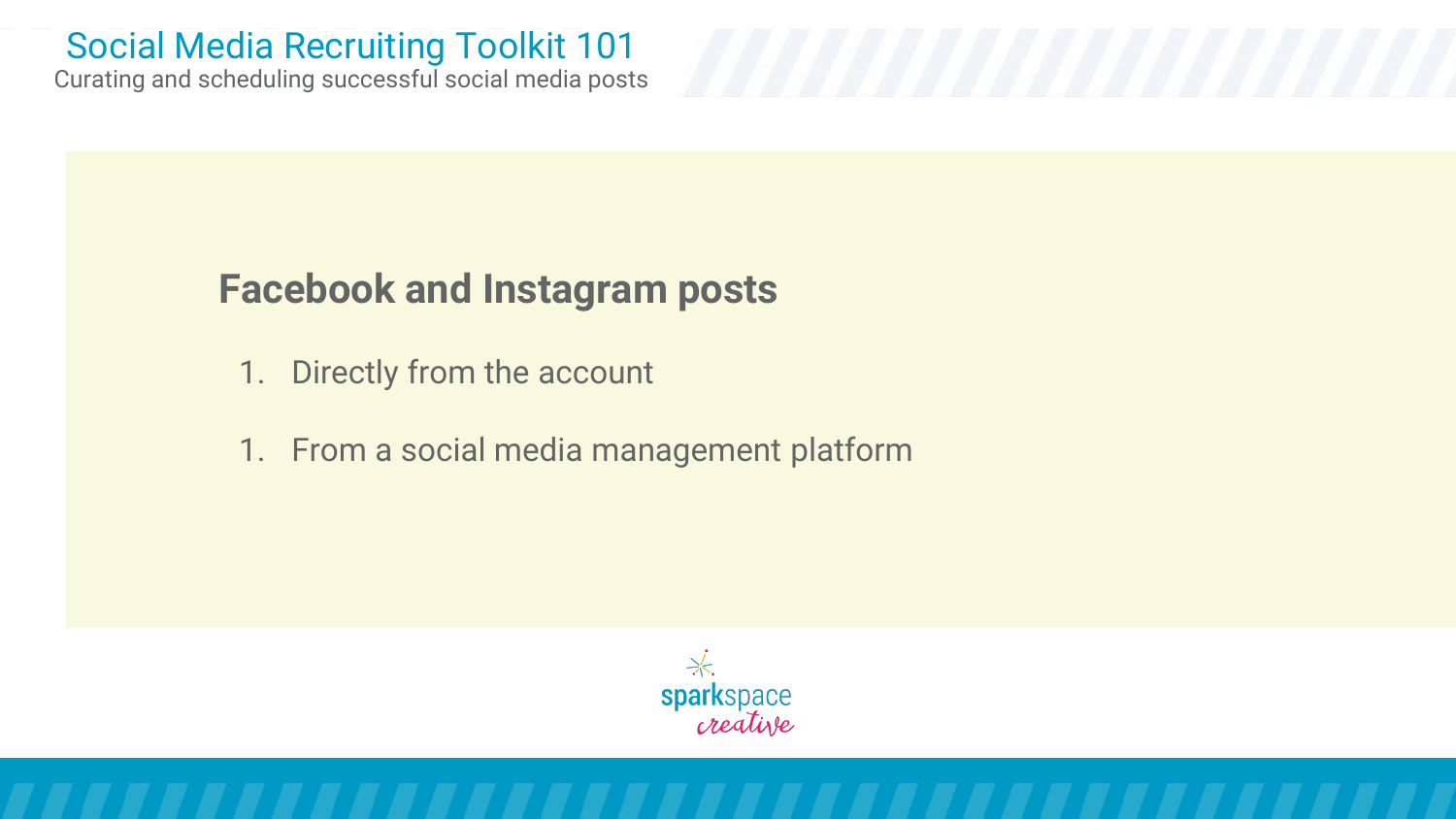Curating and scheduling successful social media posts

## **Creating a post on Facebook**

- Using an image
- Using a live link (when to use bit.ly)
- Customize text to your location
- Tagging
- Hashtags

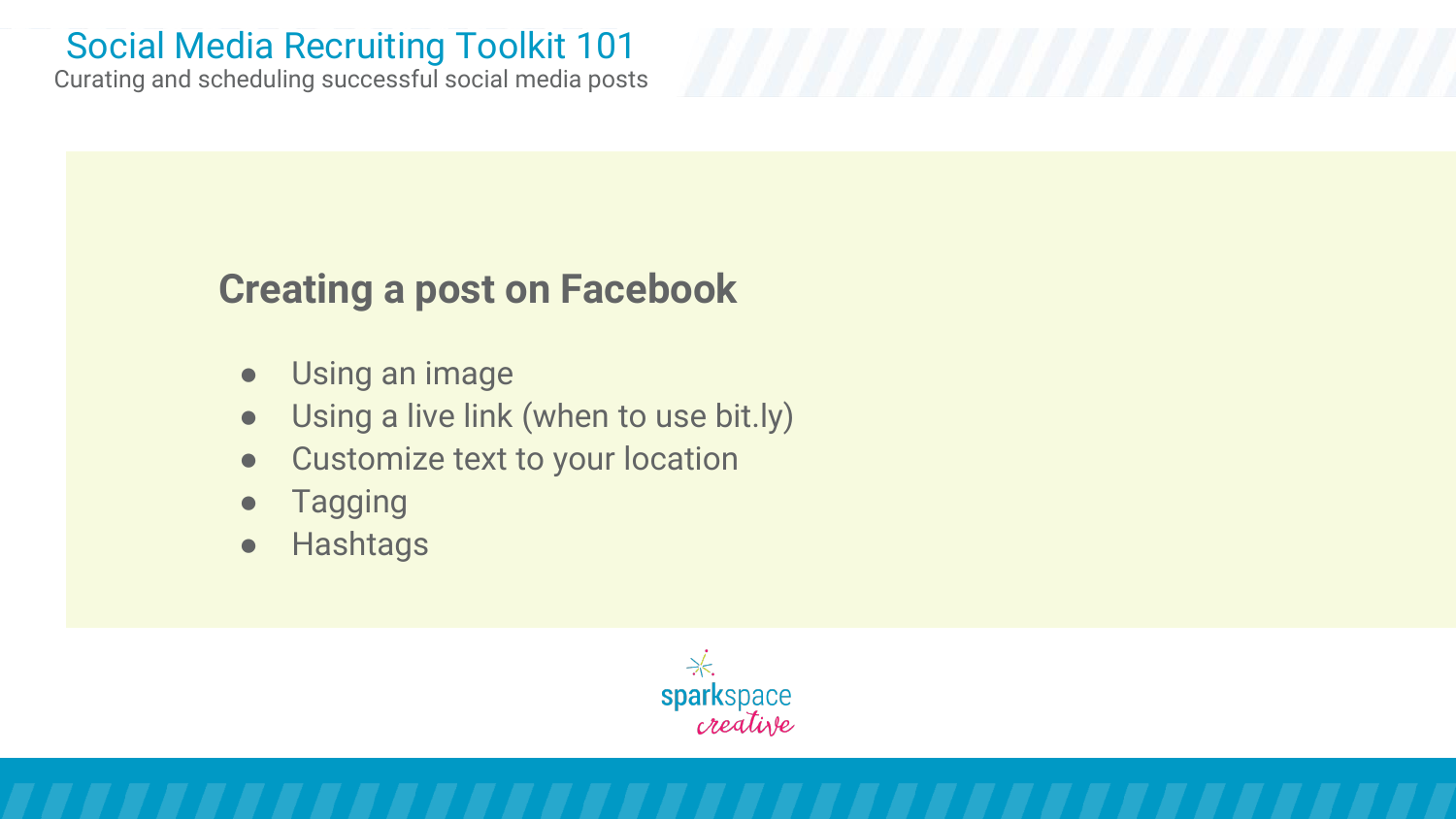Curating and scheduling successful social media posts

### **Creating a post on Instagram**

- Using an image
- How to use a link
- Customize text to your location
- Tagging
- Hashtags

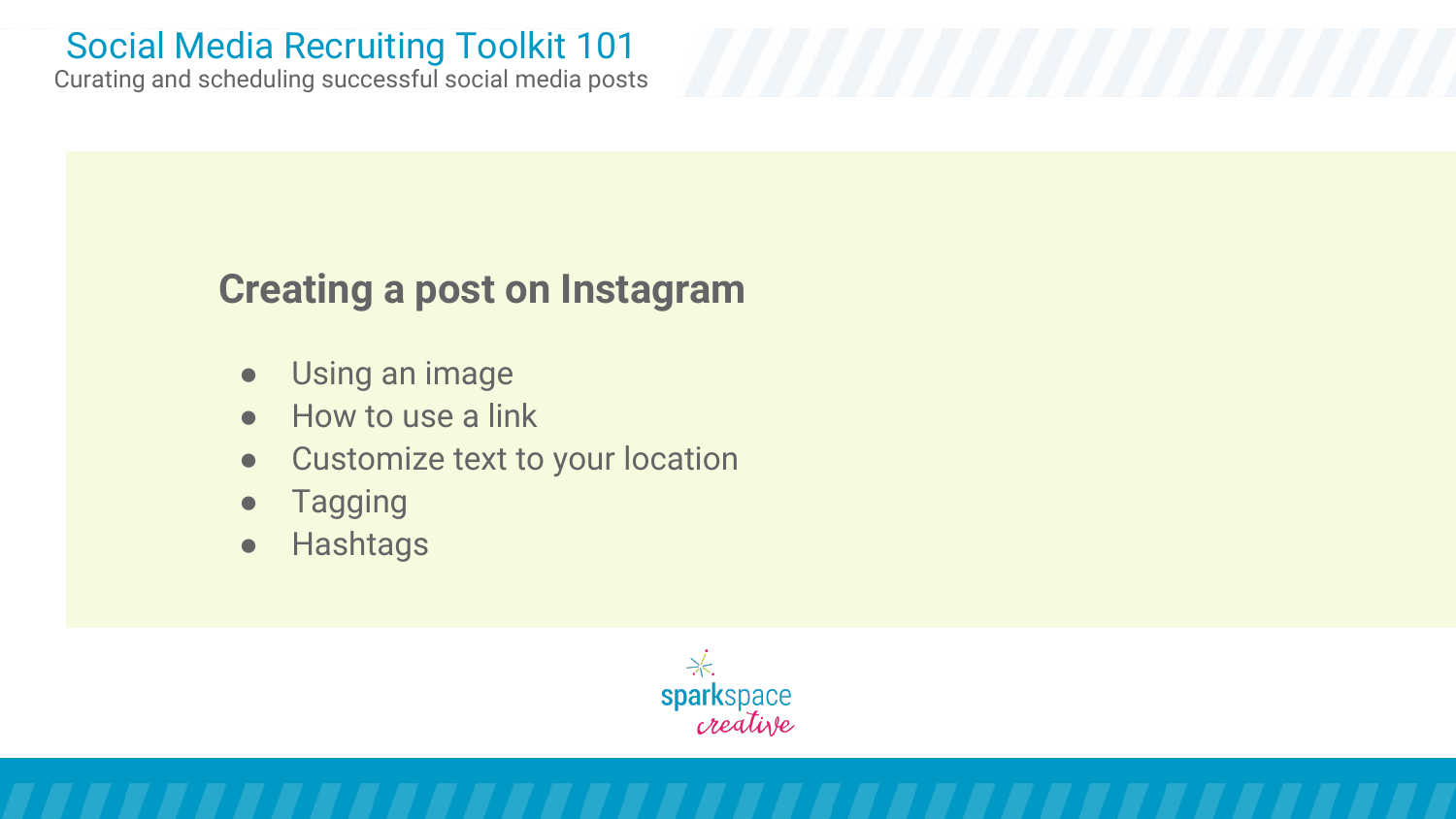Curating and scheduling successful social media posts

## **Social media management platforms**

- Hootsuite
- Spark Social
- Later
- Loomly
- **AgoraPulse**
- Cloud Campaign
- **Social Champ**
- **Buffer**
- Creator Studio

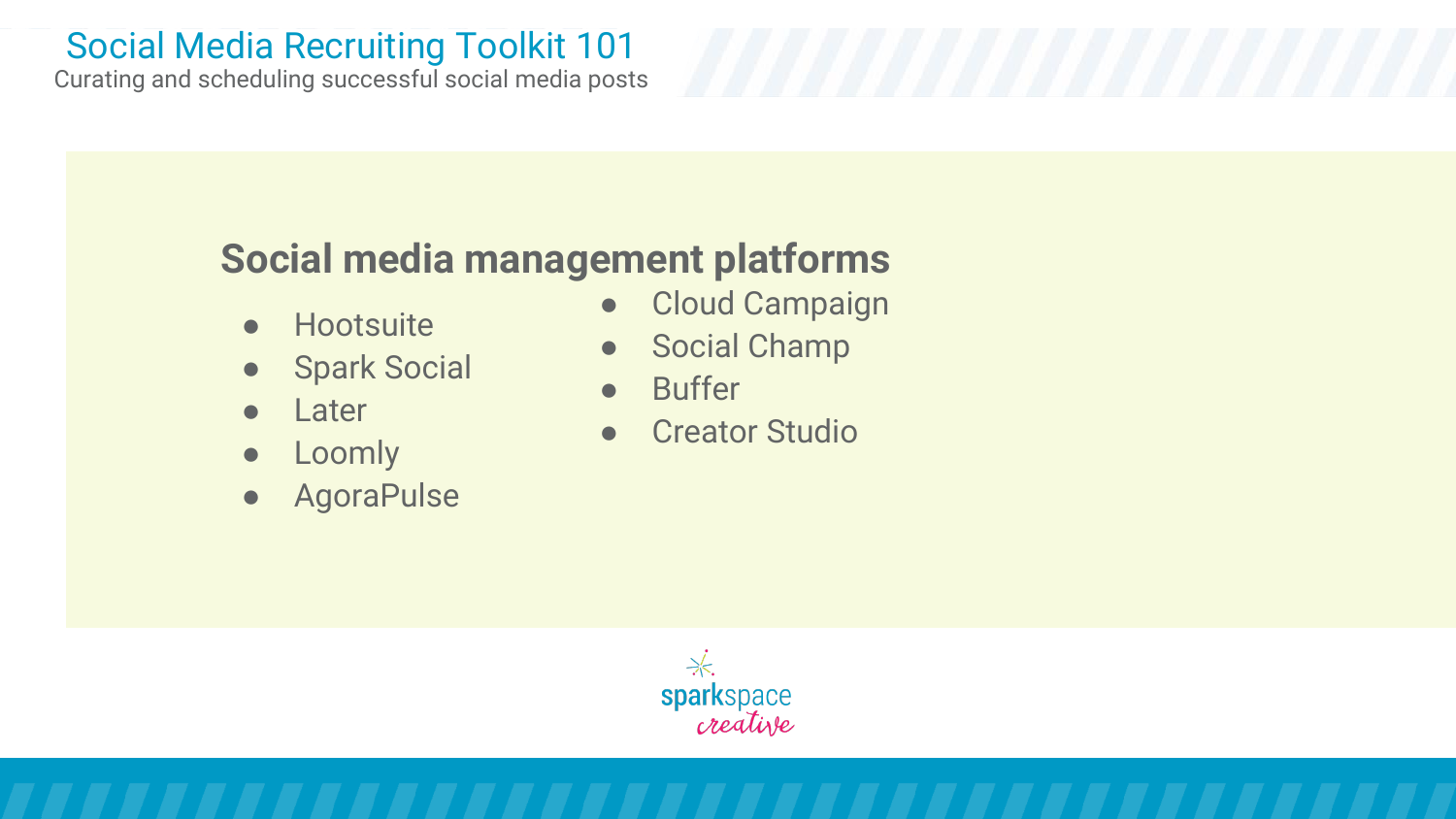Curating and scheduling successful social media posts Social Media Recruiting Toolkit 101

## **Tips for using #hashtags**

A hashtag—written with a # symbol—is used to index keywords or topics. This function was created on Twitter, and allows people to easily follow topics they are interested in.

Helpful links:

[Hashtag Tips from Twitter](https://help.twitter.com/en/using-twitter/how-to-use-hashtags)

[Ad Council Hashtag Article](https://www.adcouncil.org/hashtag-etiquette-the-dos-and-donts-of-hashtags?gclid=CjwKCAjwmv-DBhAMEiwA7xYrd9DQNghUudopBsQY4fznyqPQQIq9oMIscJP2XCxsHkM4w0VEe1aEFhoCg_QQAvD_BwE)